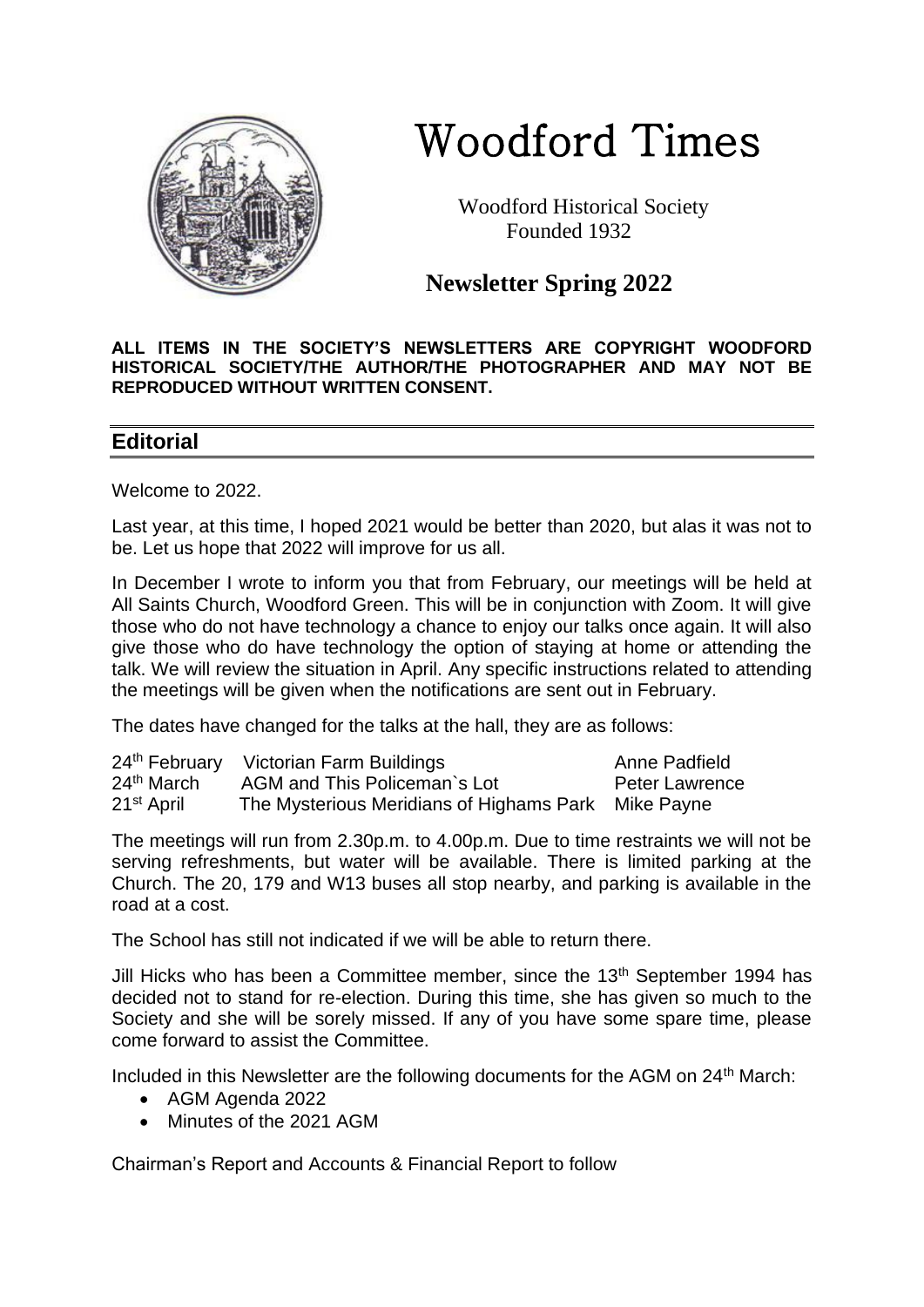We are intending to restart our outings this year, again these will be subject to any restrictions that are placed on us. We will be arranging a visit to Valentines Mansion to be led by Georgina Green (cost £5.00) and a walk around Hackney to be led by Sean Gubbins (cost £7.00), who spoke to us in November 2021. Included in this correspondence is a form for you to return to express your interest.

We are looking forward to seeing you all at our meeting in February.

Sue Ralph

#### POSTCARD FROM THE PRESIDENT (6) January 2022

I'm compiling this "postcard" at the very beginning of the New Year, hoping that this year will be easier for us all, although I'm sure we must agree that Covid, like 'Flu, is something we will have to live with. However 2022 heralds the 90<sup>th</sup> anniversary of the Woodford and District Antiquarian Society, now the Woodford Historical Society and we look forward to remembering this year in whatever way Covid will allow !!

On the 31<sup>st</sup> March 1932 at the Wilfrid Lawson Temperance Hotel, which stood at the top of Chingford Lane, a meeting was convened to form an antiquarian society for Woodford and surrounding areas but not including areas to the west as the Walthamstow Antiquarian Society had already been formed in 1914. Speakers included representatives from Walthamstow and Leyton Antiquarian Societies, also members of Essex County Council and other "dignitaries" were in attendance. Eighty invitations were sent out, with letters of apology received from Sir James Hawkey and Winston Churchill, M.P.

The main reason for the upsurge of interest in antiquarian societies was increasing development and the need to have special interest groups keeping an eye on local situations but at the same time creating archives and publishing local history studies. During this period major trunk road building around Woodford was well advanced but 1929 saw the first big push in housing that included the Laings estate and the demolition of houses such as the Firs, Monkhams, Knighton and Gales Farm at Woodford Bridge.

The first full meeting of Woodford and District Antiquarian Society took place at the Wilfrid Lawson Hotel on Monday 7<sup>th</sup> November 1932. Some 55 members heard Stephen Barns read a paper entitled simply "Woodford", which was published in 1933 as part of the Society's first Transaction booklet. A more in-depth account of those early events can be found in "Woodford in the 1930s" published in 1992 to celebrate the 60<sup>th</sup> anniversary. In 2002, to celebrate the 70th anniversary, a reproduction of the first Transaction was made available to members. I'm sure copies of both can still be found on well-known retail web sites.

Looking ahead into 2022, I believe it a positive step forward to hold meetings during the afternoons at All Saints church hall, where I look forward to joining you for the A.G.M. on 24th March. In the meantime, please continue to look after yourselves.

Very best wishes

Peter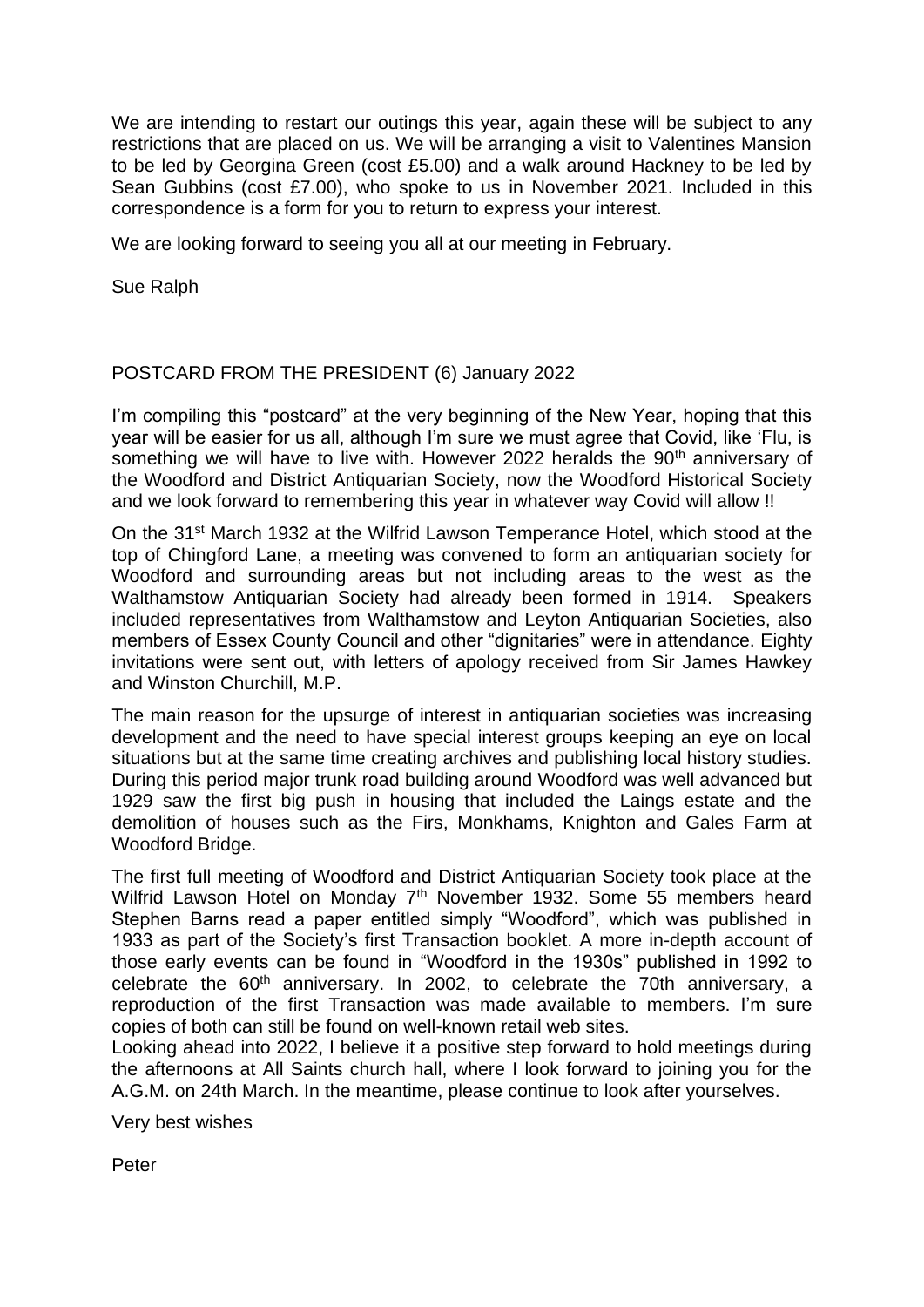# **Do You Know? Dick Walker**

In a chance conversation in a café down George Lane I found I was talking to the owner of the building in George Lane occupied by the estate agents Debora Conway. The building is on the left going down from the roundabout towards the station and the upper storey extends over an archway leading to the industrial estate behind. He told me the deeds give him the legal right to drive sheep through the archway! Neither he nor I can think of any reason for the existence of this right.

Our conversation wandered to a nearby anomaly which I admit I had not noticed before. On the opposite side of George Lane the terrace of shops from the corner of Cleveland Rd opposite Barclays Bank down to the Nat West Bank are all of the same design appearance except half way along there is a gap with two single storey shops, The Little Woodford Café and Martin Olive Jeweller. There is no record of a bomb falling here<sup>1</sup> and the visible end walls on either side of the gap have the appearance of having been built as outside walls at the same time as the buildings, in books of old local photos there are several photos showing the gap back to 1915 $^2$ . Why was a gap left here?

Can anyone answer these questions?

1 "It Happened Here" The Story of Civil Defence in Wanstead and Woodford 1939-1945. Stanley Tiquet 2 See also the Woodford Historical Society website, Photo Gallery, South Woodford, Second full width photo. <https://www.woodfordhistoricalsociety.org/gallery-copy>

# **Sir William Fraser of Ray Lodge (***c***.1737 – 1818)** by Georgina Green

Sir William Fraser is another Woodford resident who made his fortune with the East India Company. He was born near Inverness, probably in 1737.<sup>1</sup> He sailed for the East India Company starting as fourth mate in the 1759/60 season, sailing twice as third mate, then second mate in 1767/8 and he was then taken up by Alexander Hume who was the Principal Managing Owner for his remaining voyages, as first mate and then as captain.

His first voyage as captain ended in disaster as his East Indiaman *Lord Mansfield (2)* was 'Lost in the Bengal River, 7 Sept 1773' but thankfully the crew and passengers were all saved. Instead of leaving the service of the Company in disgrace, the Court found the lost was due to an error of judgement by the pilot



and that the captain was in no way to blame. Fraser went on to captain a new ship, *Earl of Mansfield*, for three more voyages under the same owners before he retired from the sea in 1785.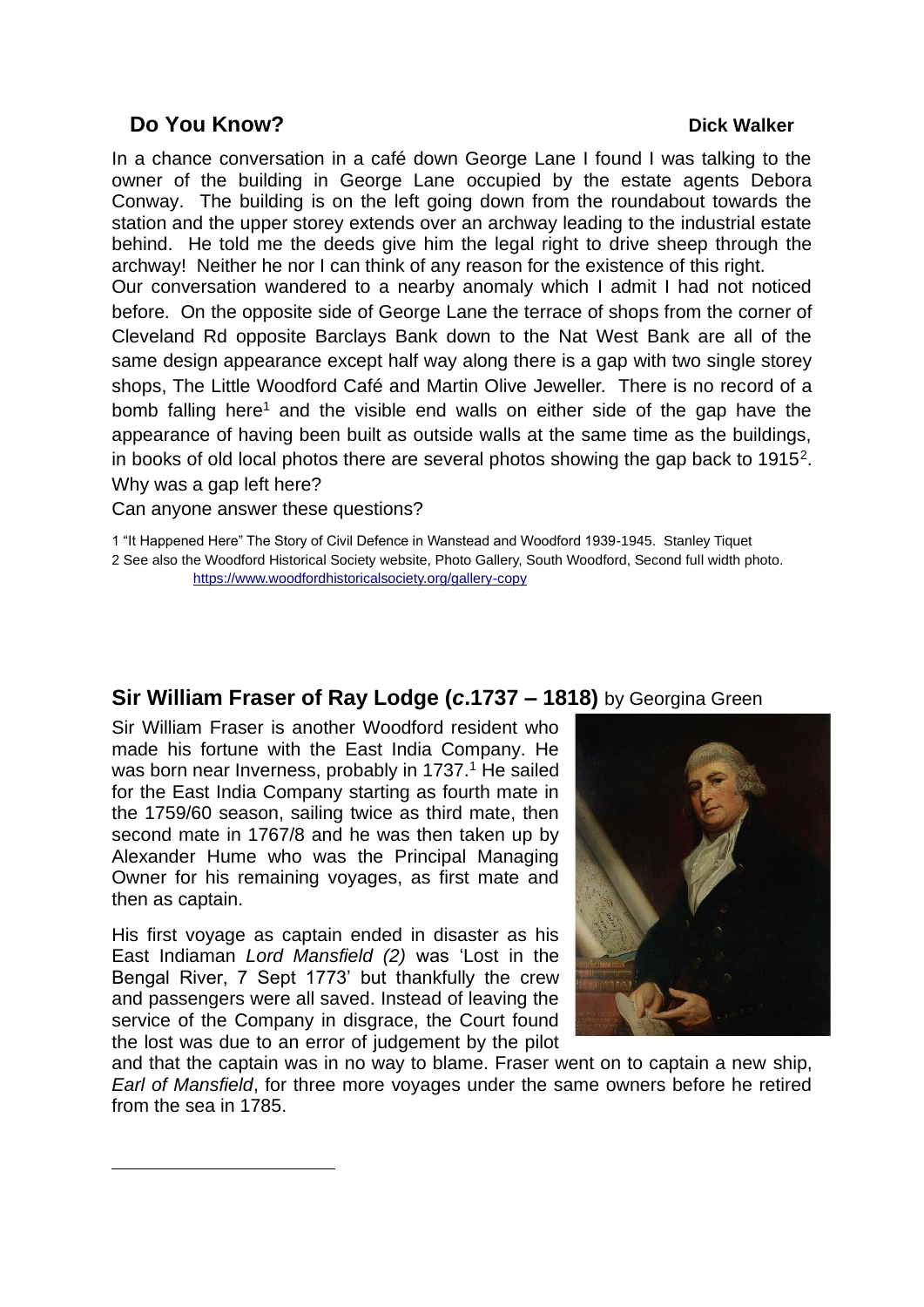Many of the East India Company officials and administrators came home from India to build luxury homes and become Members of Parliament, J.Ps etc. However the captains, being used to command and making instant decisions, often wanted a life with more challenges. Many of them continued their connection with the sea by managing ships for voyages carrying the East India Company cargoes. Fraser continued in this way for 25 years, managing nine ships making 34 voyages. He was a little unlucky early on in this venture: *Ocean (1)* struck a reef in the Banda Sea (east of Indonesia) and was scuttled on 5 February 1797, while two years later *Earl Fitzwilliam* was burnt in the Hugli River on 23 February 1799.

On 26 September 1786, almost exactly a year after he retired as a captain, William Fraser married Elizabeth (Betty) Farquharson at St Giles, Camberwell. She was the daughter of James Farquharson, merchant of Camberwell, London, who was also a shipowner. On his death in 1795, his financial interests with the East India Company passed to executors including his son-in-law William Fraser. William and Betty went on to produce a large family  $-28$  children according to one source!<sup>2</sup> Their first son was baptised at Camberwell but he was followed by a string of siblings baptised at St George the Martyr, Queen Square, Camden. I haven't attempted to trace them all!



While Fraser conducted his business from premises at New City Chambers, Bishopsgate, he also had a home for his family beyond the City. By 1804 Fraser was paying rates on Ray Lodge at Woodford. The previous owner, Sir James Wright of Ray House, started to build Ray Lodge on part of his land in 1793. He commissioned John Papworth (later John Buonarotti Papworth), who was then only 18 years old, as architect for the house which was intended for his son George. This was a splendid new home for Fraser's growing family, with a 64-acre park out in the country

air but an easy ride to the shipyards at Wapping and his business interests in the City. The site was approximately at the junction of West Grove and Avenue Road, with the park stretching from Snakes Lane northwards.

Incidentally, Fraser was contemporary with another EIC captain with Scottish origins, Sir Robert Preston (1740-1834). Fraser may not have moved to Woodford until Preston had inherited Valleyfield in Scotland but they were both Elder Brethren of Trinity House and it is possible that Preston suggested the Fraser family moved to Woodford. Preston was also on a ship



The site of Ray Lodge shown on the 6in OS Map 2<sup>nd</sup> edn, 1897-8. The estate is outlined in brown.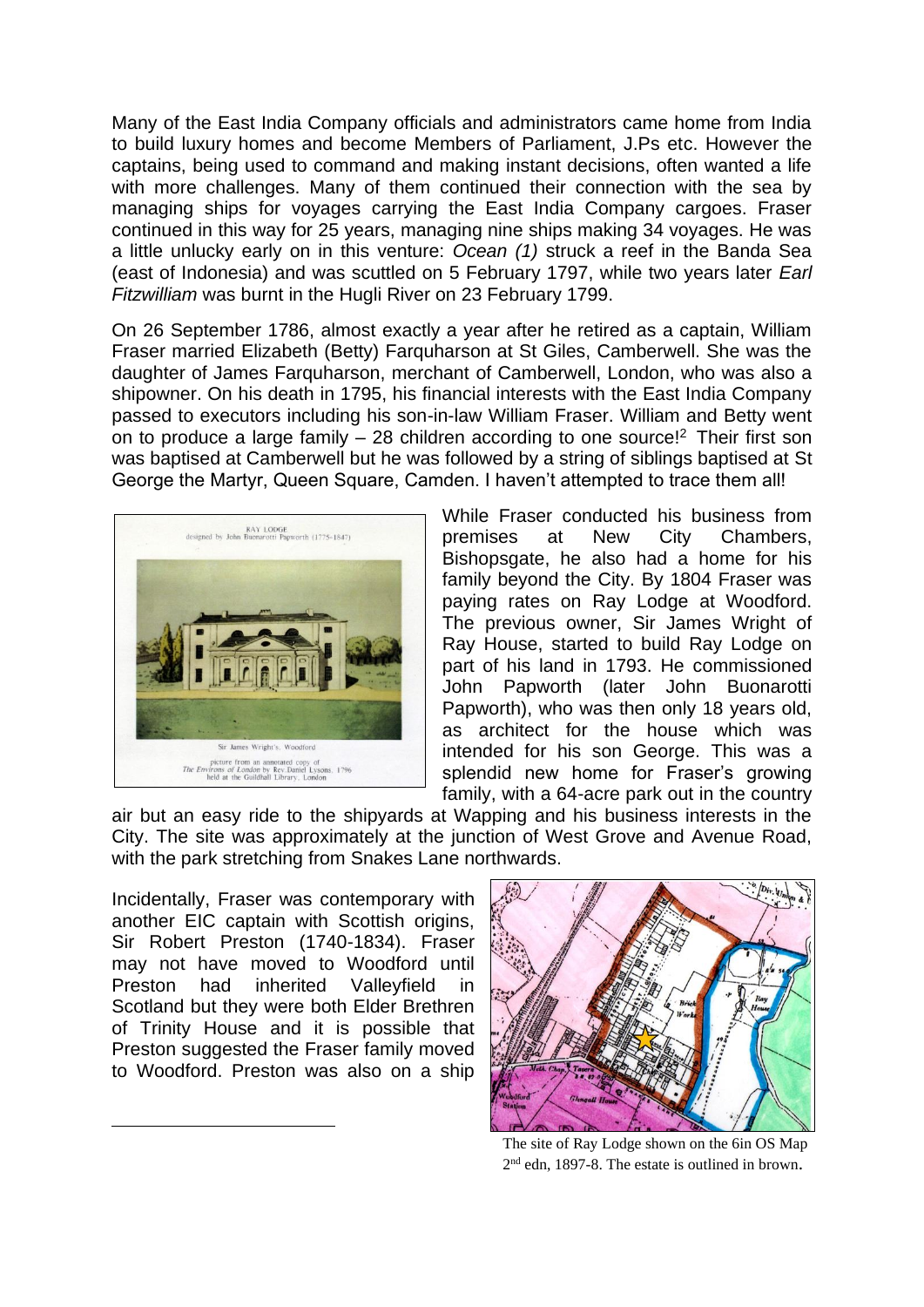which founded in the mud of the Hugli River. (see WHS newsletter Spring 2019)

Fraser was made a Fellow of the Royal Society in 1791 and was created 1st Baronet of Ledeclune in 1806. He attended the Prince Regent's Levee on 12 February 1818 in good health, but he died suddenly the next day, 'in a fit of apoplexy' at Bedford Square, London. He was buried at St Marylebone where his memorial tells us he left a widow, with 3 sons and 11 daughters still living. Lady Fraser died in 1834 and was buried at Langton Long in Dorset, where the Farquharson family had a country estate.

#### © Georgina Green, 28 September 2021

<sup>1</sup> The records of the East India Company say he was aged 35 on 7 Oct 1772 when he was approved as captain, but his memorial says he was in the 78th year of his age when he died in 1818. 1 GENTLEMAN'S MAGAZINE Vol.88 p.379-380 (1818)

Ray Lodge from Lysons Environs of London designed by Papworth, image © London Metropolitan Archives (City of London) Pictorial Record 32210

Portrait of Sir William Fraser by George Romney

# T Baker, Woodford, Water Mineral Manufacturers David Baker

Our family business was located at 6 Grove End (at the top of Grove Hill, where the bus stop on the A406 is now) until about 1958 (2 years after my father died). Tom Baker and his wife, Anne started the business making ginger beer in about 1875 and my father, Arthur continued and expanded it.

Stock included half pints of Cherryade, American Ice Cream Soda, Lemonade, Ginger Beer and Limeade in cases of





2 dozen, splits (7 fl oz) of Tonic Water, Ginger Ale, Cola and Cydrax also in cases of 2 dozen. There were screw stopper topped pints of Lemonade and Ginger Beer, quarts of Ginger Beer by the half-dozen and screw stoppered stone Ginger Beer in long cases of 2 dozen. Retained in the main shed were stocks of 26 fl. oz. bottles of Lemon and Orange Squash and Lime Juice Cordial as well as half-dozens of soda siphons.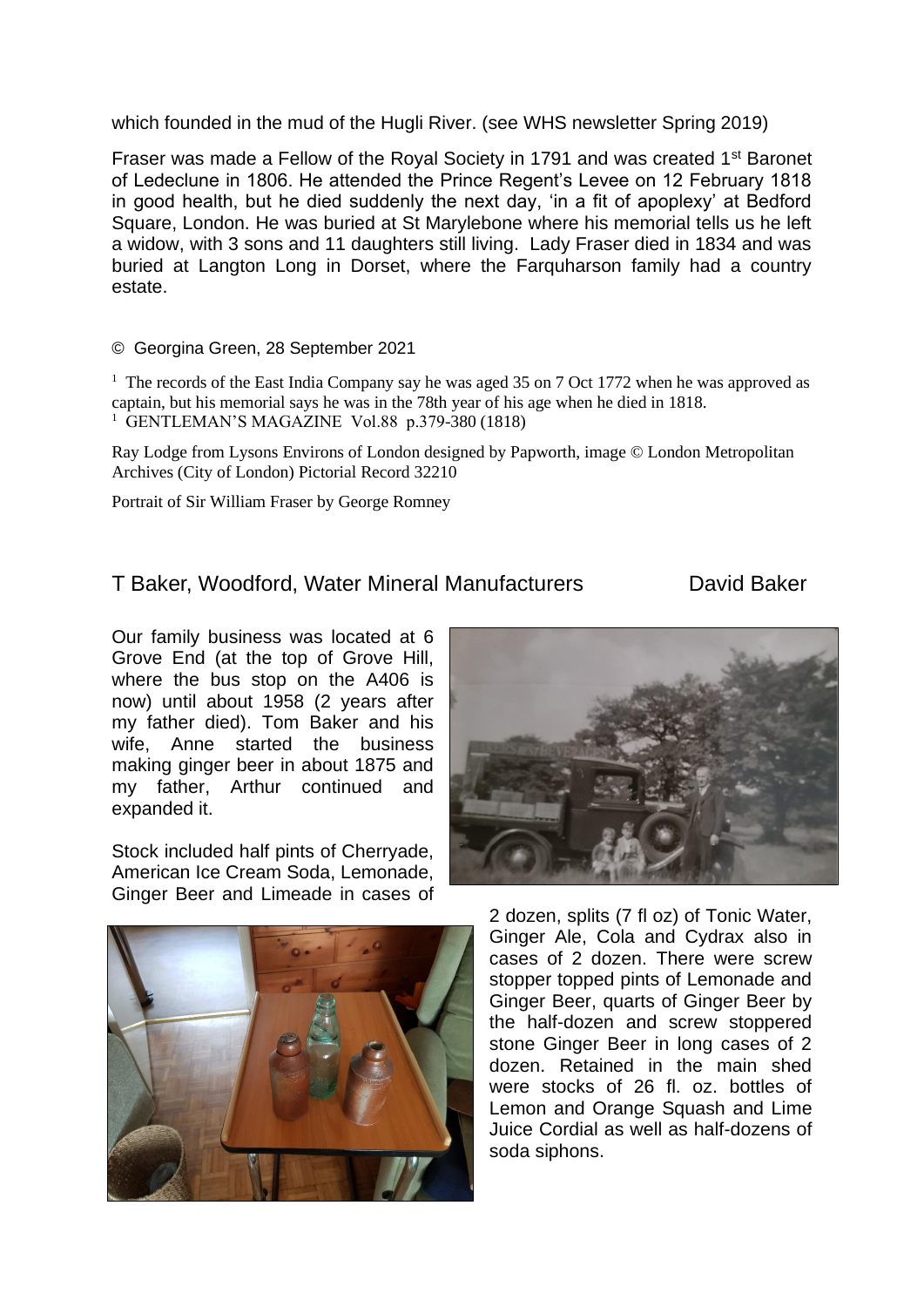Our customers were retailers such as the green hut in the forest opposite the Rising Sun (now RS Lounge or probably yet another name!), The Village Rest Cafe at Woodford Bridge and the Forest School Tuck Shop.

The first thing to note is that visitors did not call at the front door. The only use for the front door was to accept a parcel or telegram or to allow passage of a coffin. Visitors walked down the side of this two-up-two down end of terrace cottage, between the delivery van (open backed) and the flank wall, and then knocked on the back door or window. Since visitors could be seen from the backroom window or the scullery window over the sink they were answered promptly.

To begin the manufacturing process for sparkling soft drinks a syrup is needed which is mixed with flavourings, colourants, preservatives etc. The syrup is made by mixing granulated sugar with boiling hot water in a 5-gallon stainless steel pail. When it has cooled it is transferred into a stainless-steel mixing vat in the shed and combined with a solution of saccharine (to economise on sugar). The necessary quantities of essences etc. are then thoroughly mixed in. This mixture is now called "syrup" and transferred to the syruping tank further down the shed. Crates of the correctly labelled bottles from clean empties are brought to the syruping tank.

The syruping tank is white ceramic and rectangular with 4 partially covered ladles, with hollow handles, suspended from an axle running horizontally across the inside of the tank with their open ends pointing out through 4 vertical slots in the front side of the tank. Each "ladle" holds 1.5fl. ozs<sup>,</sup> so by picking up from the box of clean empties a bottle in each hand and inserting the hollow ends of 2 ladles into their necks and resting their bottoms on the bench in front of the syruping tank each bottle receives 1.5 fl. ozs. of syrup. The adjacent 2 nozzles having already been so treated, their bottles are now removed and placed (neck up!) in the box and 2 more empties picked out. When the box has been fully "syruped" a sheet of paper is laid over the top to keep dirt and insects out and the box stacked adjacent to the filler.

A filling session starts by priming the carbonator and filling machine. We shall assume these technicalities have been satisfied and that there is a good supply of the right coloured crown corks in the tray in front of the crown corker. We also need someone to operate the carbonator to supply the filler with soda water. All that is required is to turn the handle at a slow and steady rate to maintain the water in the indicator glass on the side of the tall copper domed tank at about 1 inch.

The operator's actions during filling are as follows.

- 1. Press a crown cork up the mouth of the crown corker with left hand
- 2. Take a syruped bottle from the case, insert in filler, close lid and push round  $60^\circ$
- 3. Open lid of next full position and remove bottle with left hand
- 4. Place on stand of crown corker and pull lever with right hand
- 5. Remove full bottle from crown corker with right hand and invert into case
- 6. Go back to 1.

As each case is filled it is taken out to the yard for sighting. Sighting (or specking) involves lifting 2 bottles out of the crate, turning them right way up towards the light and checking that there are no foreign bodies in the bottles. Then replacing them, right way up in the crate. Apart from the obvious purpose of rejecting sub-standard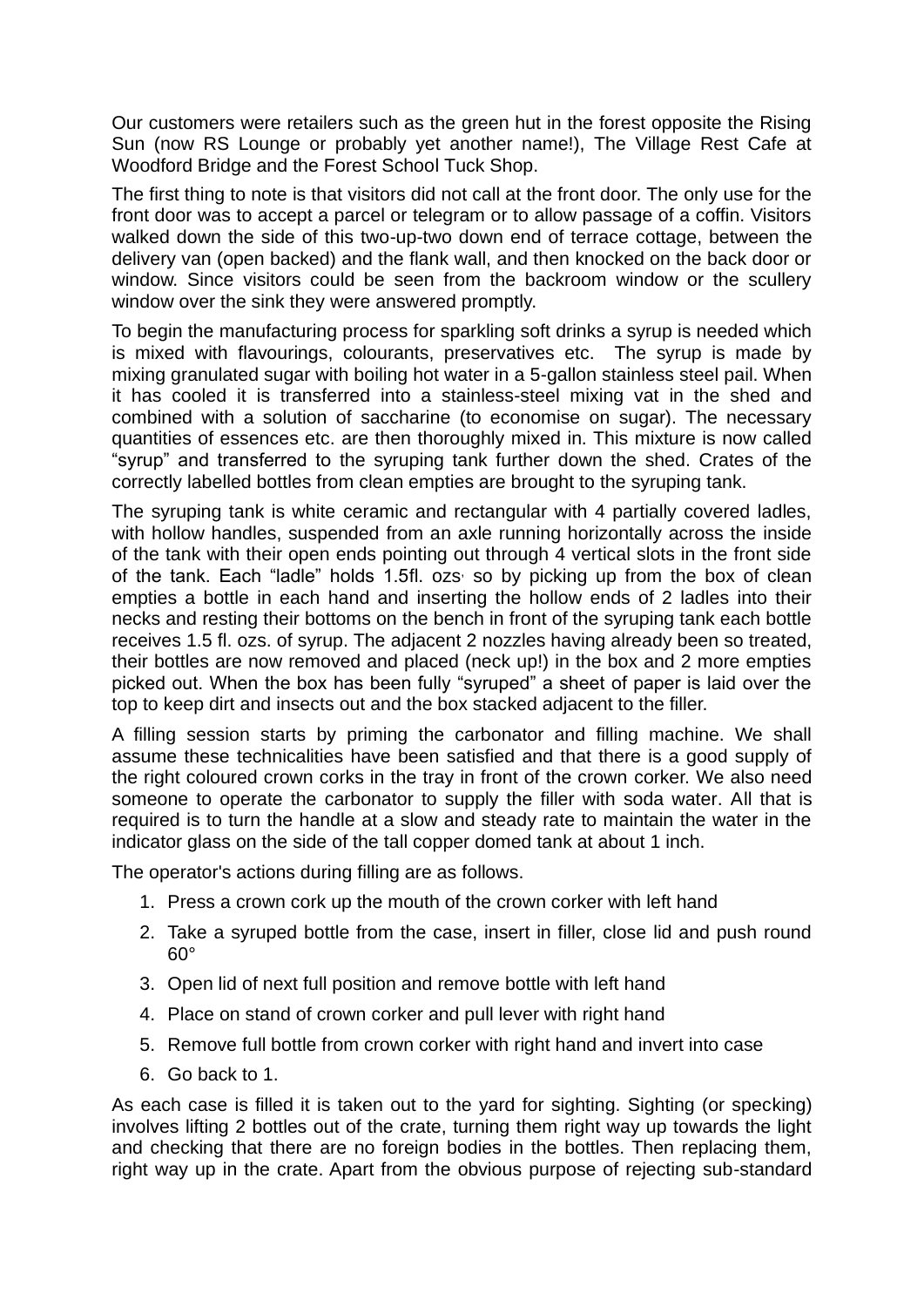goods this action further mixes the syrup with the soda water in the bottles. The crates are then stacked beneath and behind the rest of the filled stock under the covered area opposite the main shed.

Bottles without labels are retained in the main shed until they can be labelled. This is a very low-tech process. Labels are laid face-down on newspaper and flour paste applied to their backs with a 1 inch paint brush. Each label is applied to its bottle and wiped clean with a damp cloth. Sighting is accomplished at the same time.

### **Rev. James Pound – The Amateur Astronomer of Wanstead**



Few people know who James Pound was, let alone his connection to Wanstead but for 13 years, Pound made Wanstead an important scientific centre whilst training one of the greatest astronomers of the eighteenth century.

Not much is known about Pound's early life. The son of John Pound, he was born in Bishops Canning in Wiltshire in 1669. On the conclusion of his education at Oxford, where he received his BA, MA and his medical diploma, he entered the Church. In 1699 he sailed on behalf of the East India Company to Madras, eventually becoming chaplain to the doomed British colony of Pulo Condor, whose settlers were tragically massacred by the Malay mercenaries that had been hired to protect them. Pound was one of only 11 survivors, escaping through pirate infested waters on the sloop Rose.

Not surprisingly, soon after, he decided to return to England. In July 1707, a year after his return, Pound was presented by Sir Richard Child to the rectory of the parish of Wanstead.

Pound's living in Wanstead, gave him the opportunity to indulge in his passion, astronomy. Pound was a well-respected amateur astronomer, a fellow of the Royal Society and good friends with two of the leading scientific minds of the day: Isaac Newton and Edmund Halley. Both Newton and Halley used Pound's calculations and observations of Saturn's five known satellites, disc and rings to correct their research into Halley's comet. Pound's research into lunar eclipses and Jupiter was further aided when in 1717, the Royal Society lent him, Huygen's 123-foot focal length object glass, which he had mounted



in the grounds of Wanstead House. The esteem that Pound was held in by his peers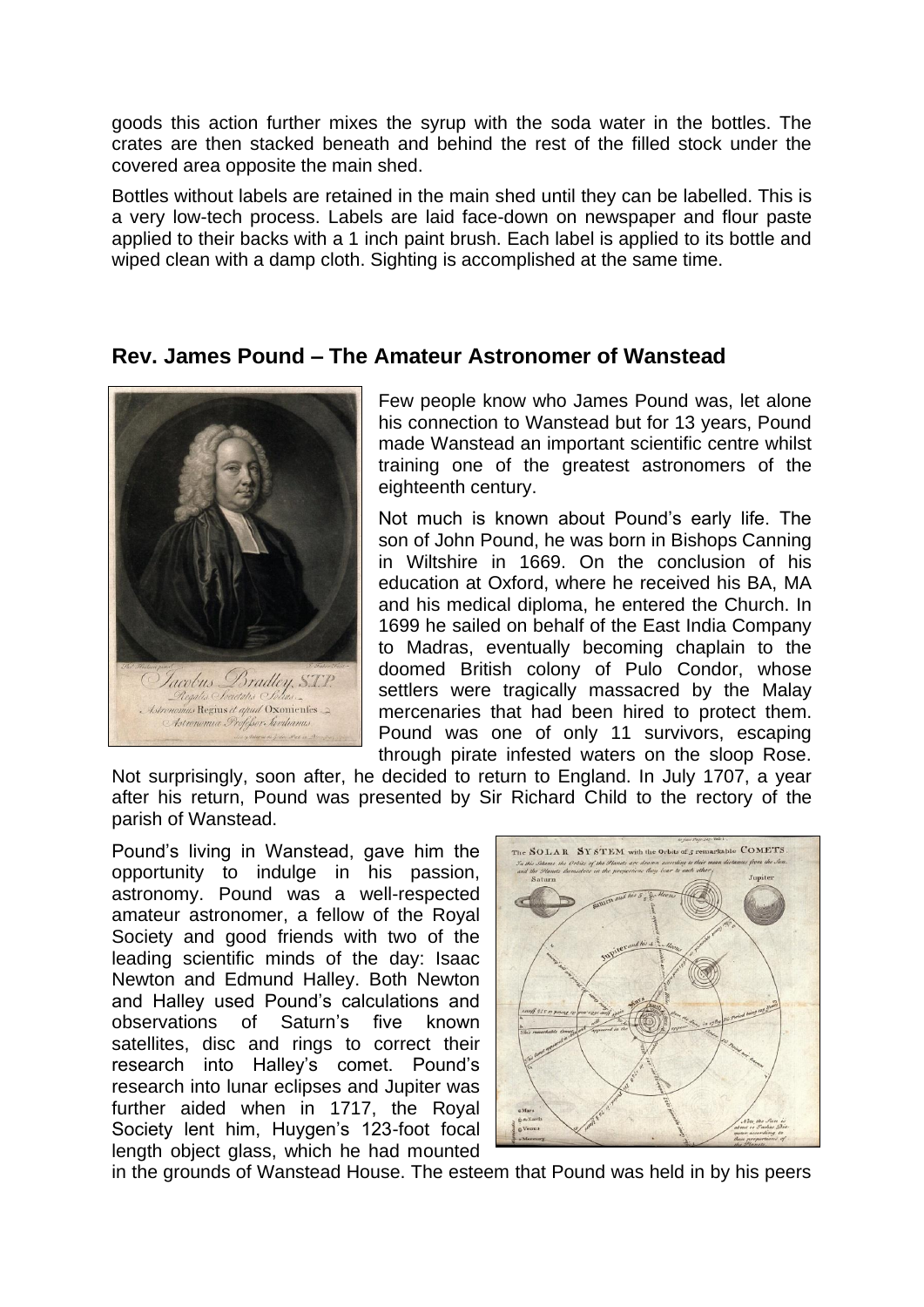was also shown when the Royal Society asked him to test John Hadley's reflecting telescope. The honour of which would not have been lost on Pound.

Despite Pound's own achievements, possibly his greatest legacy was the love of astronomy and knowledge he passed onto his nephew, James Bradley, who lived for a number of years with him in Wanstead. Bradley went on to be one of the most celebrated astronomers of his day and is credited with two of the most brilliant and important discoveries of his century; that of the aberration or light and rotation of the Earth's Axis.



Pound married twice, his first wife Sarah, with whom he had two children died in 1715. His second wife, the wealthy Elizabeth Wymondesold, was the sister of Matthew, a successful South Sea Stock speculator and proprietor of the Wanstead Estate. In 1720, Pound received the living of Burstow in Surrey but sadly died only four years later, on 16 November 1724, in Wanstead at the age of 55. He was buried at St Mary the Virgin in Wanstead. In 1910, a stone was laid by some Fellows of the Royal Astronomical Society to commemorate Pound's *"early instruction and fatherly care"* of Rev. James Bradley.

Although Pound has fallen into obscurity compared to his famous nephew, friends and peers, his important contributions to the early

study of astronomy should not be forgotten.

#### **Ilana Barnett**

#### **Photo attributions**

James Pound grave, St Mary the Virgin, Wanstead by The wub - Own work, CC BY-SA 4.0, https://commons.wikimedia.org/w/index.php?curid=109944590

James Bradley. Mezzotint by J. Faber after Thomas Hudson, Wellcome Collection, Public Domain Mark

Astronomy: diagram of the path of comets. Engraving, Wellcome Collection, Public Domain Mark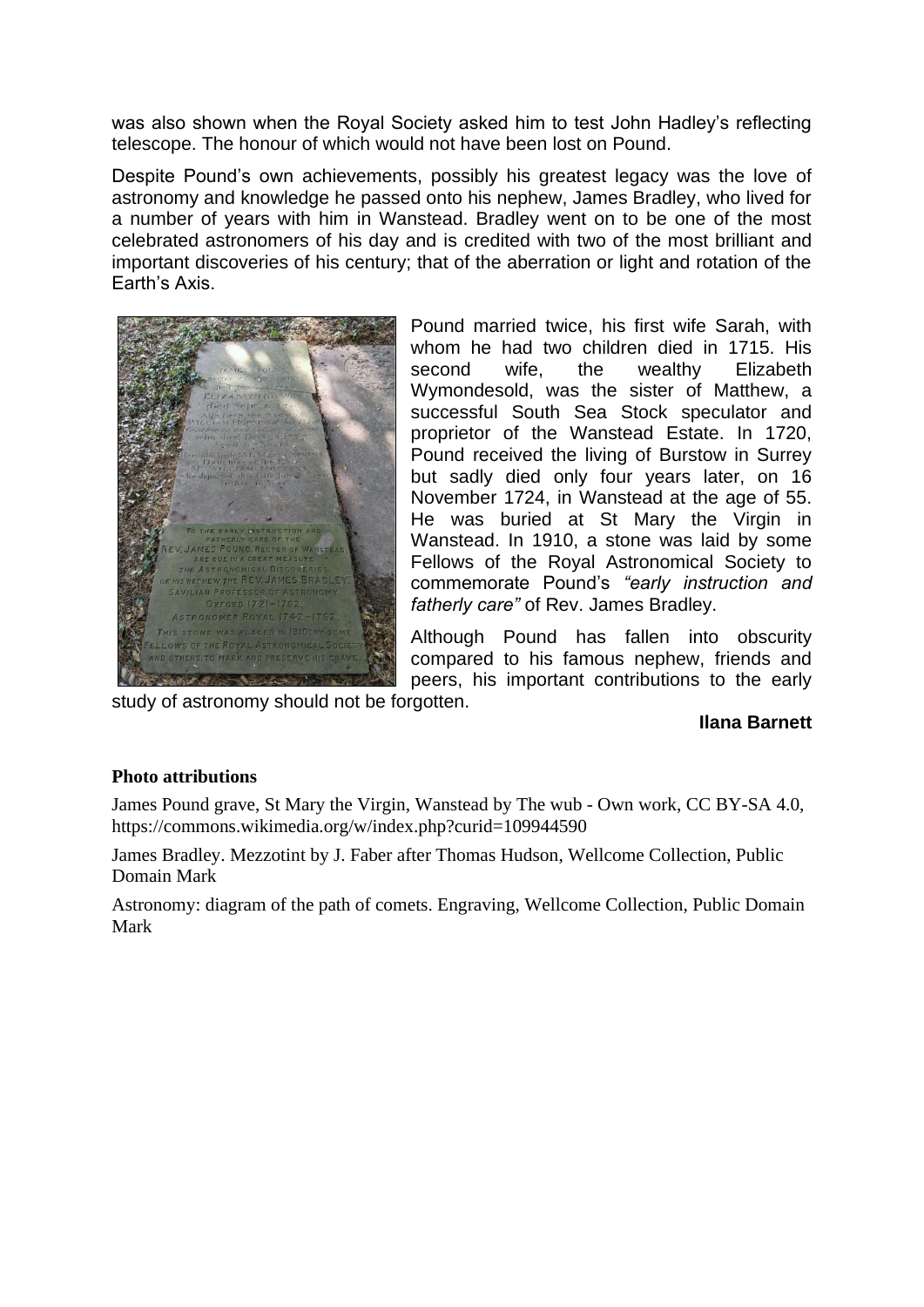# **Introducing Hackney's History Sean Gubbins of walkhackney.co.uk Channel Constrainers and Sean Gubbins of walkhackney.co.uk**

To the north-east of central London, the London Borough of Hackney is an inner London borough created in 1965 by the amalgamation of three former metropolitan boroughs, and before that, the ancient parishes of Stoke Newington, Shoreditch and Hackney.

Stoke Newington was the most northerly of the three old parishes, furthest from London and the most isolated. Whereas Hackney and Shoreditch are not mentioned in the Domesday Book, Stoke Newington is. In its centre it has two parish churches. Old St Mary's, with its graveyard, gives the place an 'English village' feel. This unique Tudor church, whose origins go back before 1066, was built in 1563. The Victorian church across the road was erected in 1858 for a growing population.

The major landowner in Stoke Newington was the Church, which held the manor of Stoke Newington since pre-Norman times. The parish had three areas of settlement: Stoke Newington Church Street running though the village along a ridge overlooking the valley of the Hackney Brook; the High Street at the junction of Church Street and the road into London, which was laid out by the Romans (Ermine Street). The third area of settlement was the north side of Newington Green, on the borders with Islington. The northern part of the parish, which was largely in the Lord of the Manor's 'demesne,' remained open countryside until it started to be built on for housing in the 1860s. Strangely, within the south of the parish were three detached parts of Hornsey parish, further north. They became a separate local government authority of South Hornsey from 1865 until merged into the borough of Stoke Newington in 1900.

Shoreditch parish was the closest to the City. Built up early on, it became one of London's first suburbs. The current St. Leonard's Church (of the 'Oranges and Lemons' nursery rhyme) was designed by George Dance the Elder in 1740. It replaced an earlier medieval church where William Shakespeare probably worshipped with his acting colleagues. Shoreditch was London's original 'Theatreland.' London's first theatre, 'The Theatre' opened not far from the church in 1576. Twenty years later it was moved to the South Bank to be rebuilt as the Globe Theatre. Unlike Stoke Newington, Shoreditch had no one major landowner. In the first half of the 19<sup>th</sup> century Shoreditch grew faster than any other London parish. By the end of the  $19<sup>th</sup>$  century, despite poverty amongst an overcrowded population, Shoreditch was recognised as "a model vestry." Apart from the LCC, with its Boundary Estate in neighbouring Bethnal Green, Shoreditch was the first London local authority to build social housing. Shoreditch also had three areas of settlement. Shoreditch High St was largely built-up by 1745. Hoxton in the north-west of the parish was mentioned in the Domesday Book. So was Haggerston, in the north-east of the parish, which remained the most rural part of Shoreditch longest and through which the Regent's Canal was dug in 1820, immediately attracting gas works and other industry along its banks.

Hackney was the largest of the three parishes: five times as big as each of the other two. The tower of Hackney's original 13<sup>th</sup> century St Augustine's Church remains and can still be climbed to the top, free, on the last afternoon of each month January